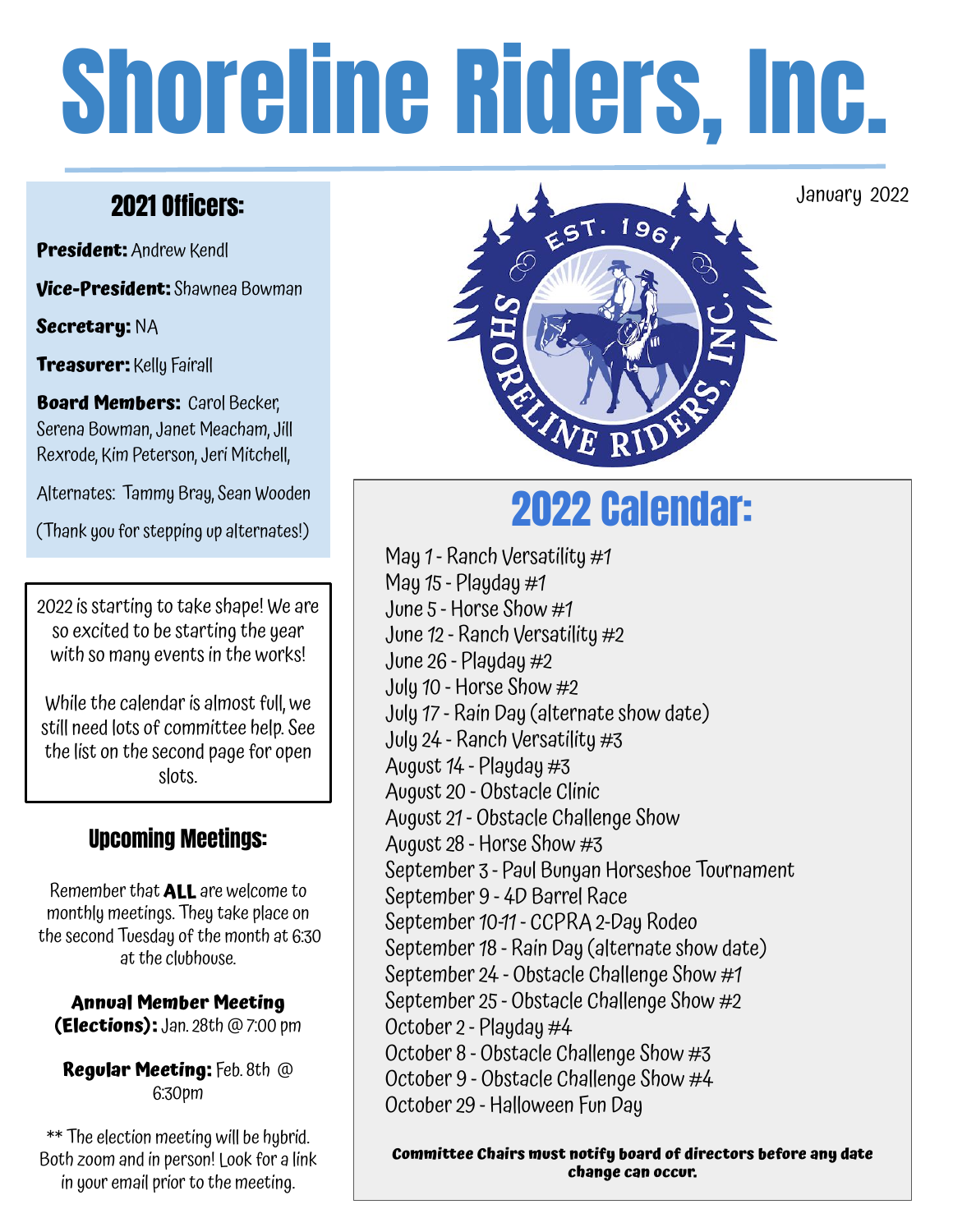

## Board Descriptions: Interested in running for the board office? Check out the descriptions below and nominate a friend (or yourself)!

A. **The President** shall preside at all meetings of the Corporation. He/she shall be a member. Ex- officio. of all regular and special committees, and shall perform such duties and exercise such other powers as are usually incident to such office. In the absence of Bylaw or rule herin, Robert's Rules of Order will prevail.

B. T**he Vice-President** shall perform the duties of the President in his/her absence or inability to serve. *He/*she shall perform all the duties incident to his/her office or which are properly required of him/her by the Corporation, President, or the Board of Directors.

C. **The Secretary** shall keep a complete and accurate record of all proceedings of the Corporation and the Board of Directors. He/she shall compile and report any changes in the rules passed by the Board of Directors. He/she shall have possession of these records, attend to the proper publication of all reports, conduct official proper publication of all reports, conduct official correspondence, attest documents, perform such other duties as are usual to such office, or as may be required by this Corporation, President, or the Board of Directors.

D. **The Treasurer** shall have custody of all monies of the Corporation and shall keep a regular book of accounts. *He/she* shall disburse the funds of the Corporation in payment of just demands against the Corporation, after approval by the Board of Directors, taking proper vouchers for such disbursements and shall render to the Annual Meeting of the Corporation, the Board of Directors, and regular club members from time to time as may be required of him/her, an account of all his! her transactions as Treasurer and of the financial condition of the Corporation. He/she shall perform all the duties incident to his/her office or which are properly required of him/her by the Corporation, President, or the Board of Directors.

# 2022 Committee Sign-Ups:

See the list below of 2022 committees. The chair is listed (if someone has signed up) as well as how many additional members are needed in parenthesis. New committees may pop up as the year goes on, so be looking for more opportunities to help the club grow!

Horse Shows: Skylar Kendl (4) Rodeo: Andy Kendl (10+) Playdays: Skylar Kendl (2) Queen Contest: No Chair (3) Ranch Horse Versatility: Skylar Kendl (0) Publicity: No Chair (3) Christmas Party: No Chair (5) Signs: No Chair (5) Scholarship: Kelly Fairall (0) Parade/ Color Guard: No Chair (5) Apparel: No Chair (5) Drill Team: Shawnea Bowman (4) Newsletter: No Chair (1 person committee) Membership: Janet Meacham (0) Obstacle Series: Janet Meacham (3) Maintenance: Sean Wooden (3) Social Media/ Website: Jill Rexrode (0) Concessions: No Chiar (5) Halloween Playday: Carol Becker (4)

If you would like to help with arena events, please contact Skylar Kendl as she is leading many of the events. This would include gate, booth, kitchen clean-up and set-up.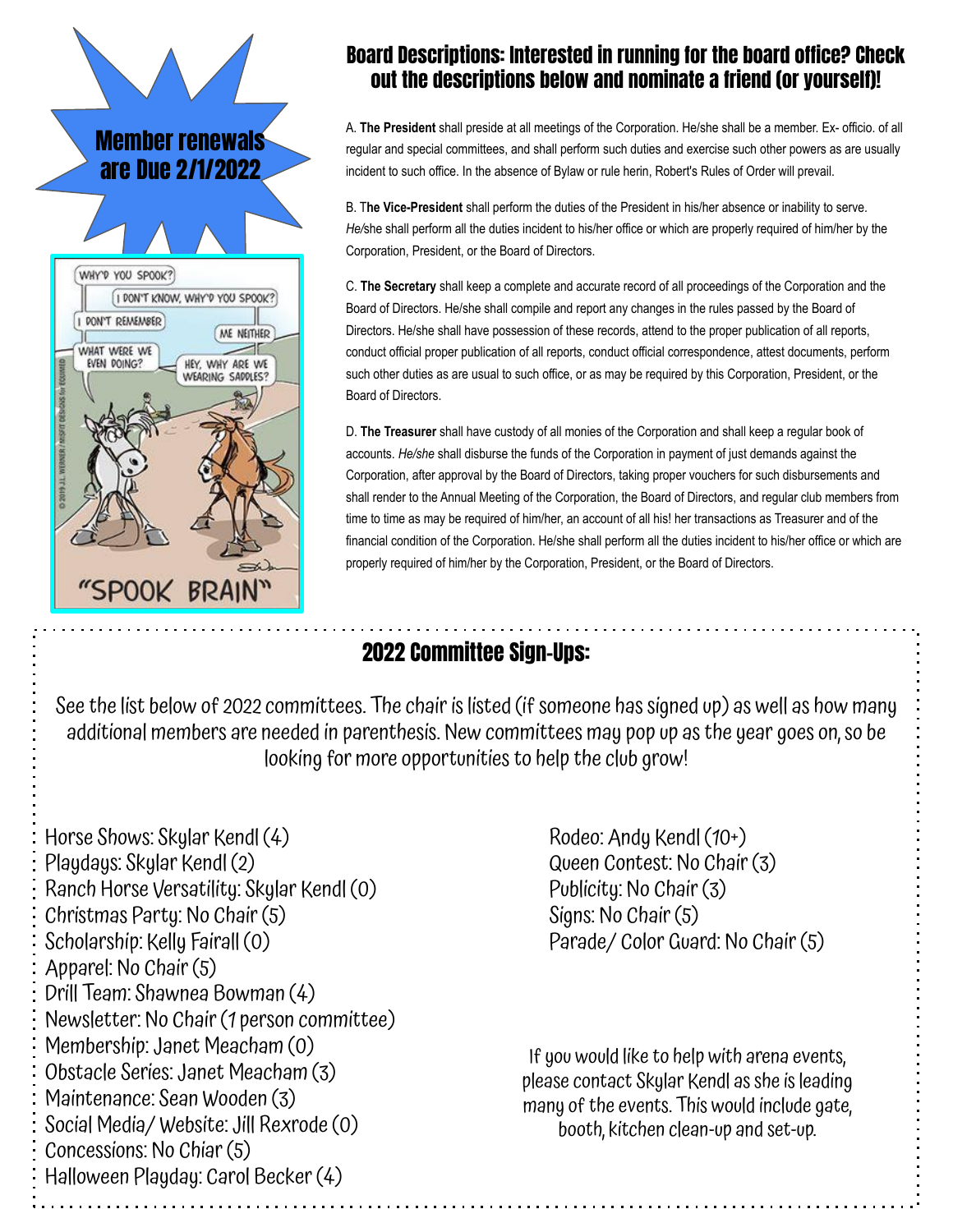#### Shoreline Riders, Inc. P. O. Box 695 Fort Bragg, CA 95437 **MEMBERSHIP APPLICATION**

New Member **D** Renewal

Thank you for your interest in joining our club. We are a family oriented group whose purpose is to promote an interest in horses and horsemanship through the sponsorship of trail rides, horse shows, rodeos, playdays, educational clinics and family social events.

| (Please print clearly)                                                                                                                                                                                                                                                                                                                                                                                                                                                                                                                     |                 |                                |                 |
|--------------------------------------------------------------------------------------------------------------------------------------------------------------------------------------------------------------------------------------------------------------------------------------------------------------------------------------------------------------------------------------------------------------------------------------------------------------------------------------------------------------------------------------------|-----------------|--------------------------------|-----------------|
| *Junior Member(s)                                                                                                                                                                                                                                                                                                                                                                                                                                                                                                                          |                 |                                |                 |
|                                                                                                                                                                                                                                                                                                                                                                                                                                                                                                                                            |                 | (Date of Birth)                |                 |
|                                                                                                                                                                                                                                                                                                                                                                                                                                                                                                                                            | (Date of Birth) |                                | (Date of Birth) |
| *JUNIOR MEMBERS are defined as younger than 18 years of age. Junior members wishing to become<br>members on their own must have the written consent of parent or legal guardian to join the club and<br>participate in club activities. Any child younger than 13 years of age must have a parent/legal guardian join<br>the club or an SRI member designated as guardian. All junior members must have this application<br>signed by parent or legal guardian, no exceptions. Designated guardians must sign as well.<br>Mailing Address: |                 |                                |                 |
|                                                                                                                                                                                                                                                                                                                                                                                                                                                                                                                                            |                 |                                |                 |
|                                                                                                                                                                                                                                                                                                                                                                                                                                                                                                                                            | e-mail          |                                |                 |
| Phone<br>Emergency Contact:                                                                                                                                                                                                                                                                                                                                                                                                                                                                                                                | Phone:          |                                |                 |
| Correspondence by Email:                                                                                                                                                                                                                                                                                                                                                                                                                                                                                                                   |                 | Snail Mail: (Please check one) |                 |
| What horse activities interest you?                                                                                                                                                                                                                                                                                                                                                                                                                                                                                                        |                 |                                |                 |
|                                                                                                                                                                                                                                                                                                                                                                                                                                                                                                                                            |                 |                                |                 |
| Do you own a horse(s)? Breed(s)<br>Have you previously been a member of Shoreline Riders?                                                                                                                                                                                                                                                                                                                                                                                                                                                  |                 |                                |                 |

New applicants must attend a SRI meeting to officially become a club member. Dues may be paid at that time or mailed to P O Box 695, Ft. Bragg, CA 95437.